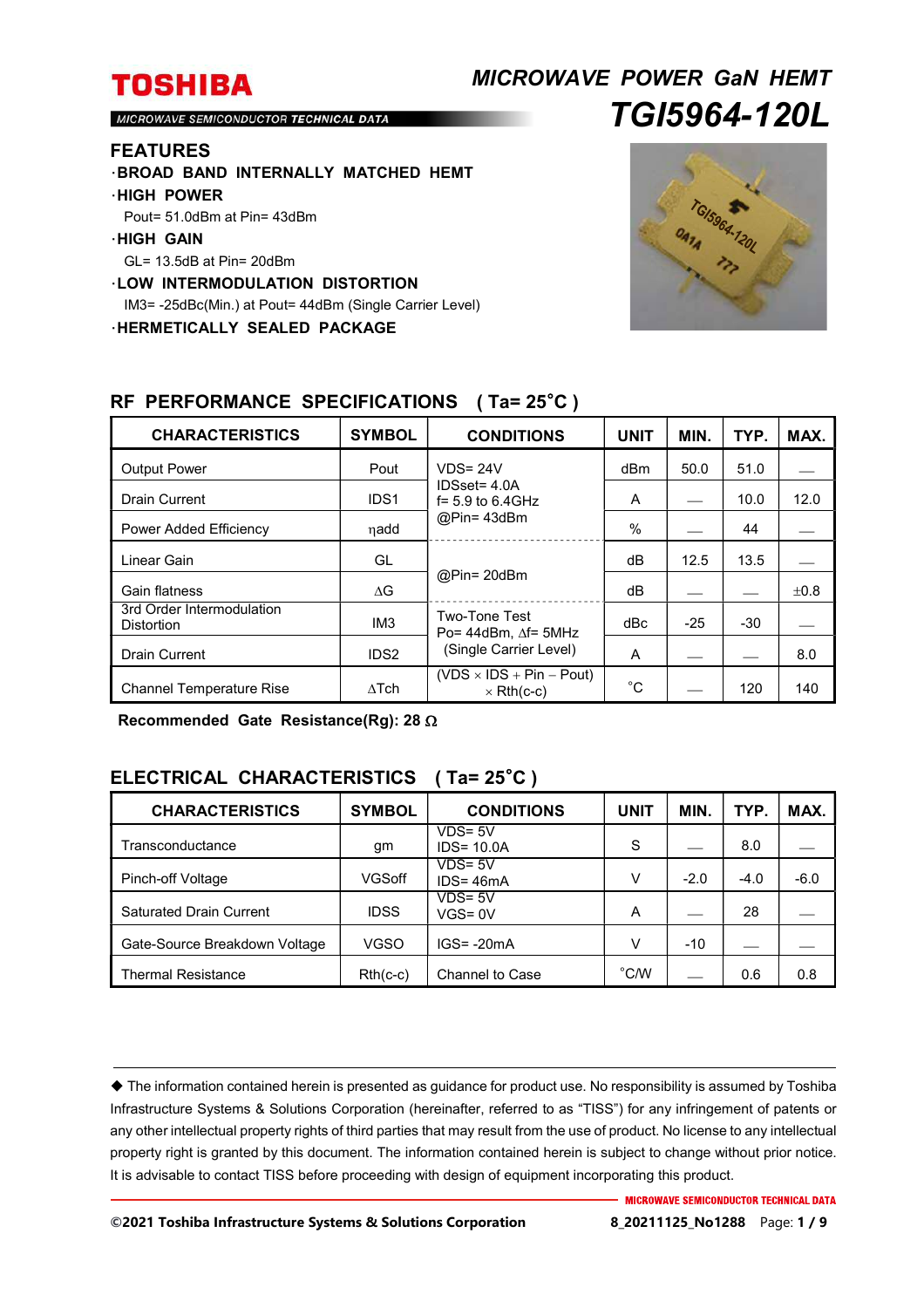# MICROWAVE SEMICONDUCTOR TECHNICAL DATA

### **ABSOLUTE MAXIMUM RATINGS ( Ta= 25**°**C )**

| <b>CHARACTERISTICS</b>             | <b>SYMBOL</b> | <b>UNIT</b> | <b>RATING</b>   |
|------------------------------------|---------------|-------------|-----------------|
| Drain-Source Voltage               | <b>VDS</b>    | v           | 50              |
| Gate-Source Voltage                | <b>VGS</b>    | v           | $-10$           |
| <b>Drain Current</b>               | <b>IDS</b>    | A           | 18              |
| Total Power Dissipation (Tc= 25°C) | PT            | w           | 280             |
| <b>Channel Temperature</b>         | Tch           | $^{\circ}C$ | 250             |
| Storage Temperature                | Tsta          | °C          | $-65$ to $+175$ |

### **PACKAGE OUTLINE ( 7-AA06A )**



### **HANDLING PRECAUTIONS FOR PACKAGE MODEL**

Soldering iron should be grounded and the operating time should not exceed 10 seconds at 260°C or 3 seconds at 350°C.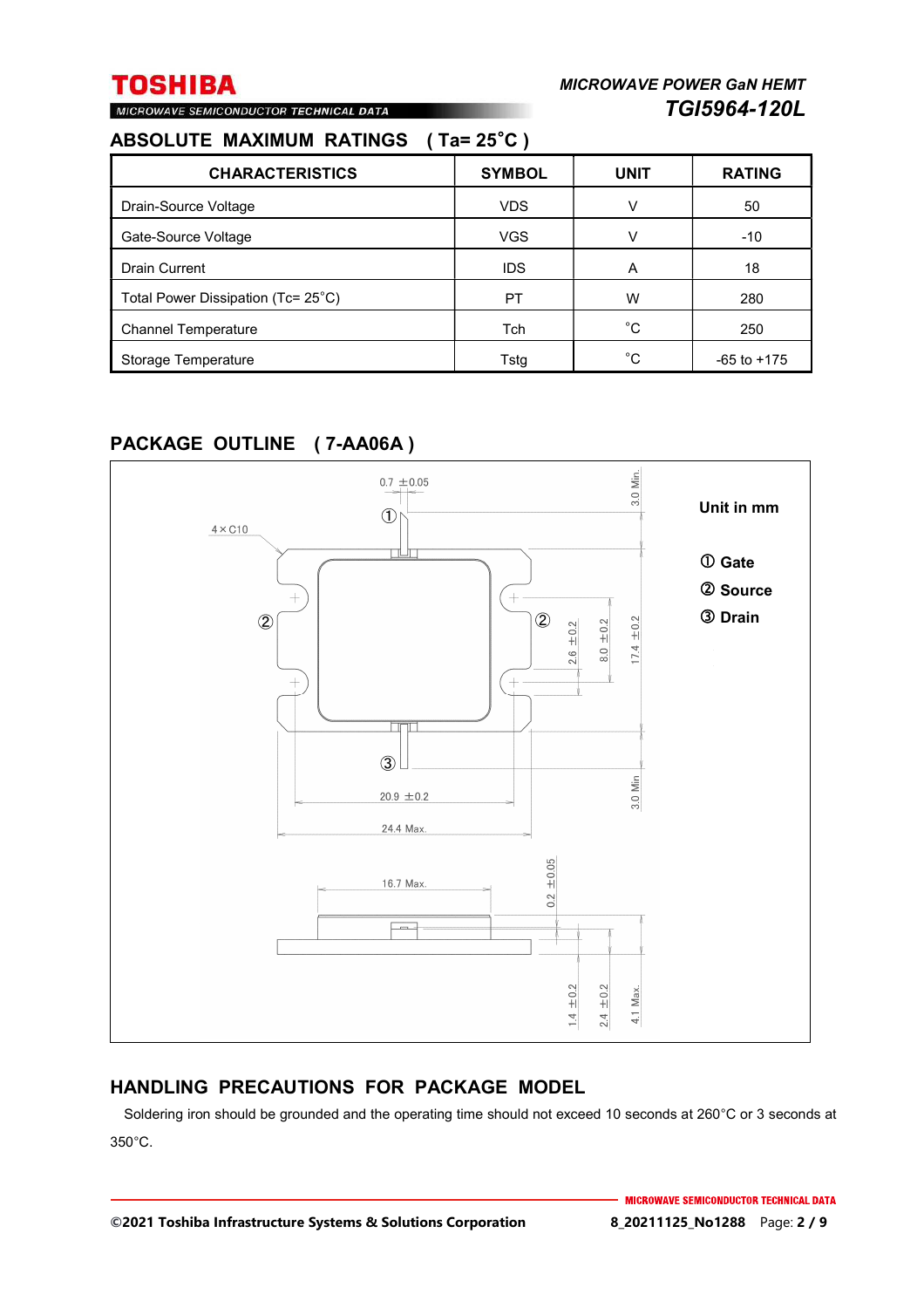*MICROWAVE POWER GaN HEMT TGI5964-120L* 

MICROWAVE SEMICONDUCTOR TECHNICAL DATA **TYPICAL RF PERFORMANCE** 

### ・**Pout , Gain , PAE , IDS vs. Pin**

VDS= 24 V, IDSset= 4.0 A, f= 5.9, 6.15, 6.4 GHz, Ta= +25 ℃





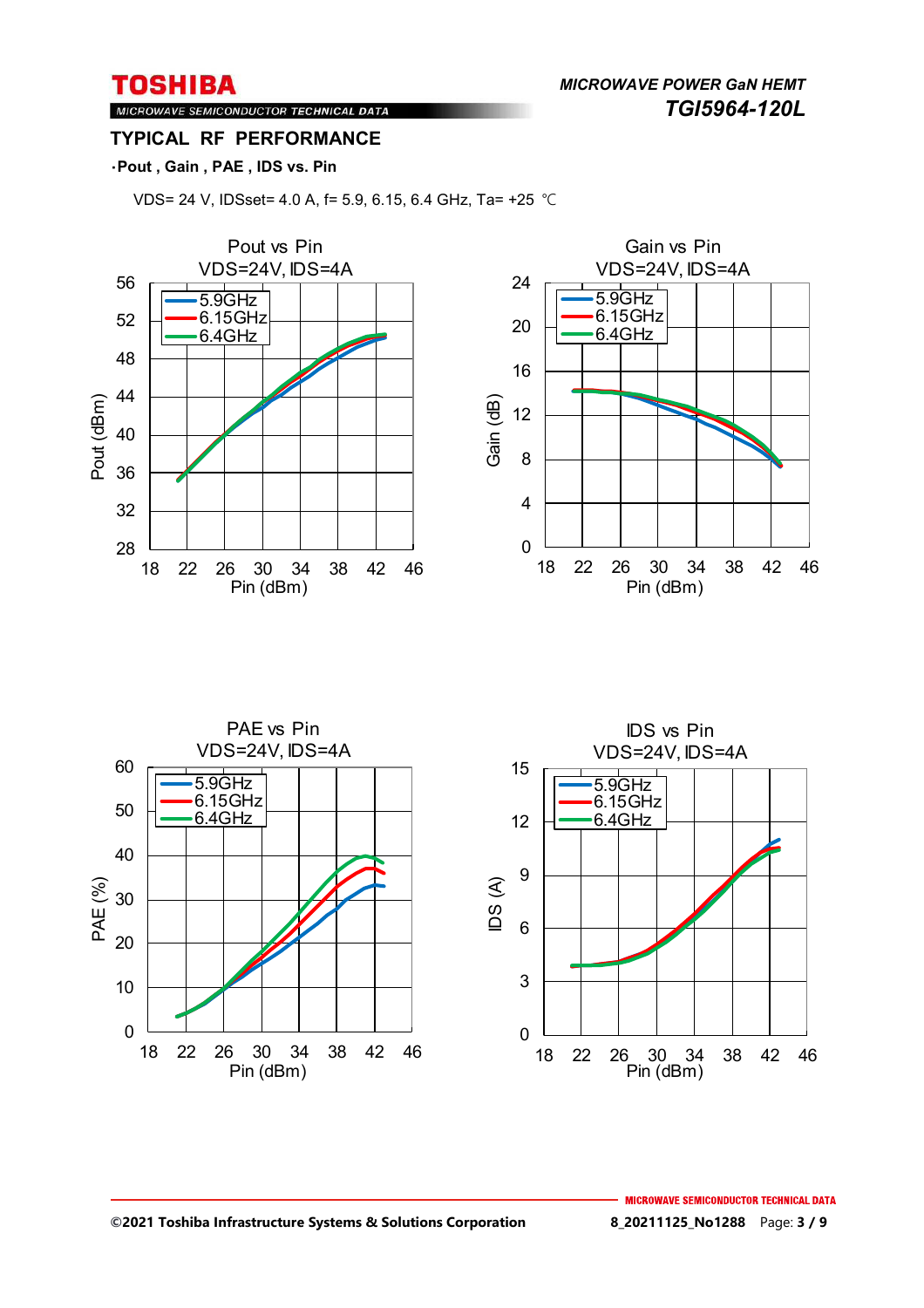MICROWAVE SEMICONDUCTOR TECHNICAL DATA

#### ・**IM3, IM5 vs. Pout**

VDS= 24 V, IDSset= 4.0 A, f= 5.9, 6.15, 6.4 GHz, Δf= 5 MHz , Ta= +25 ℃





#### ・**Pout vs. Frequency**

VDS= 24 V, IDSset= 4.0 A, Ta= +25 ℃



**©2021 Toshiba Infrastructure Systems & Solutions Corporation 8\_20211125\_No1288** Page: **4 / 9**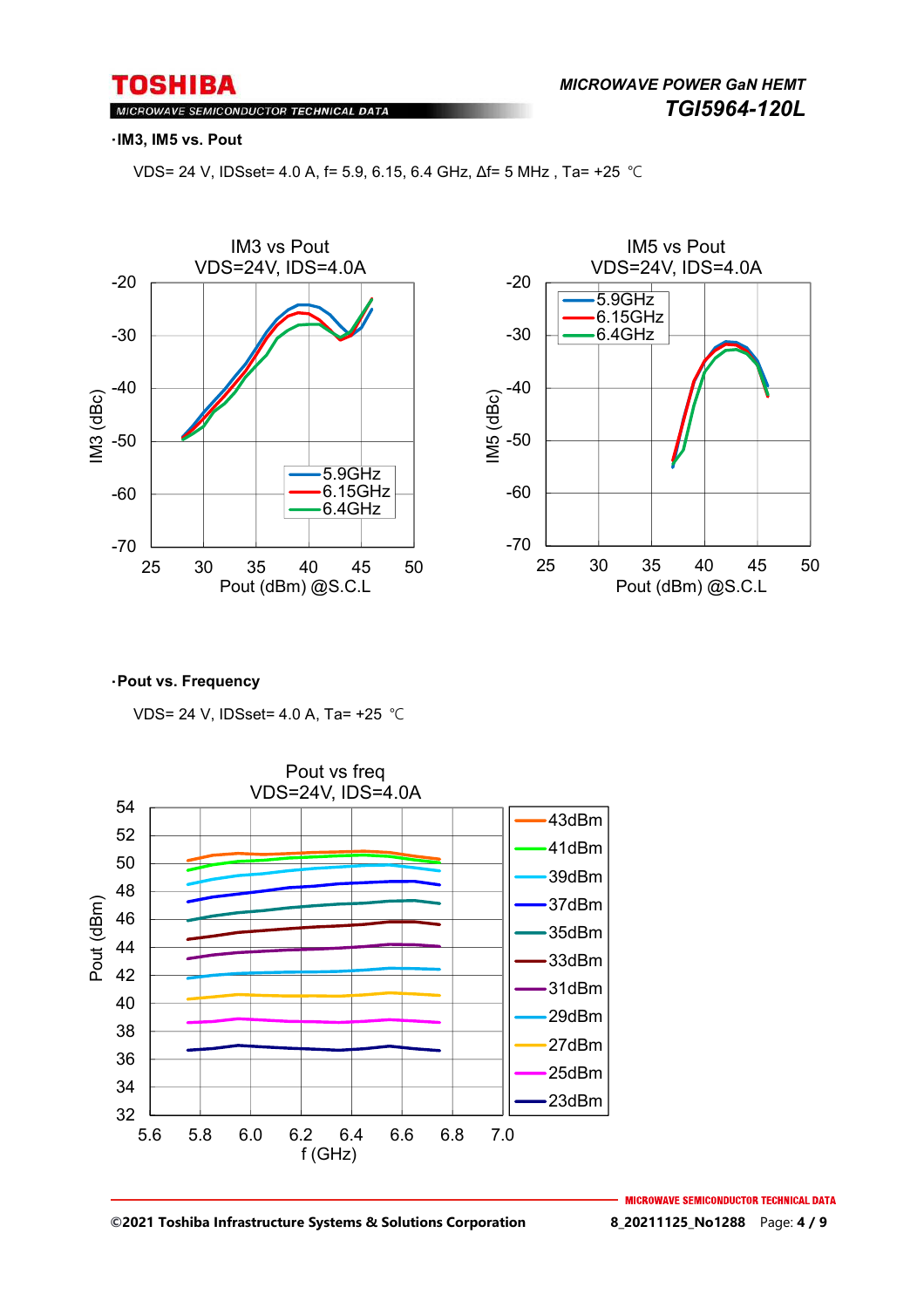*MICROWAVE POWER GaN HEMT TGI5964-120L* 

MICROWAVE SEMICONDUCTOR TECHNICAL DATA

#### ・**Pout , Gain , PAE , IDS vs. Pin vs. IDSset**

VDS= 24 V, IDSset= 2.0, 4.0, 6.0 A, f= 6.15 GHz, Ta= +25 ℃





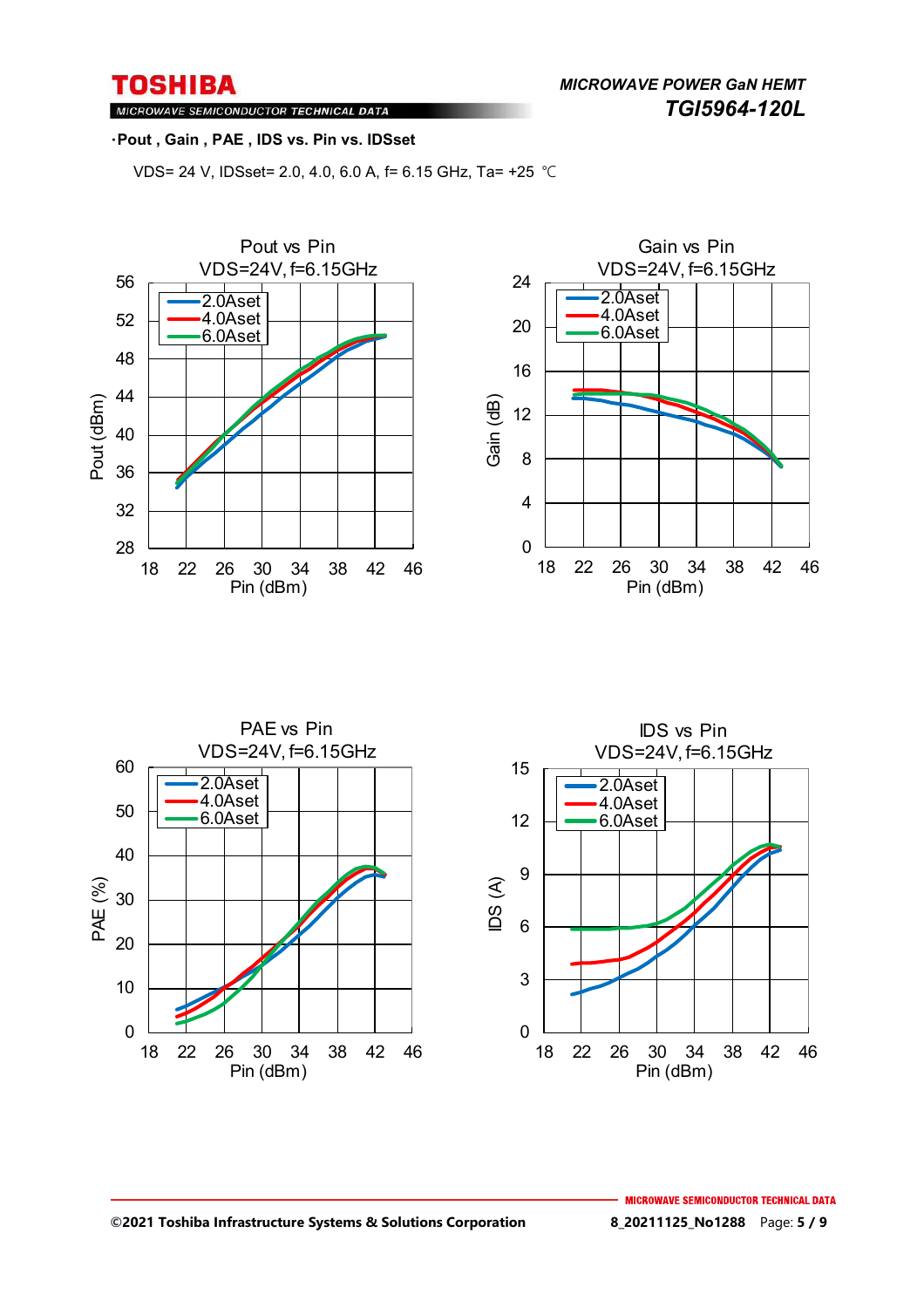MICROWAVE SEMICONDUCTOR TECHNICAL DATA

#### ・**IM3, IM5 vs. Pout vs. IDSset**

VDS= 24 V, IDSset= 2.0, 4.0, 6.0 A, f= 6.15 GHz, Δf= 5 MHz, Ta= +25 ℃



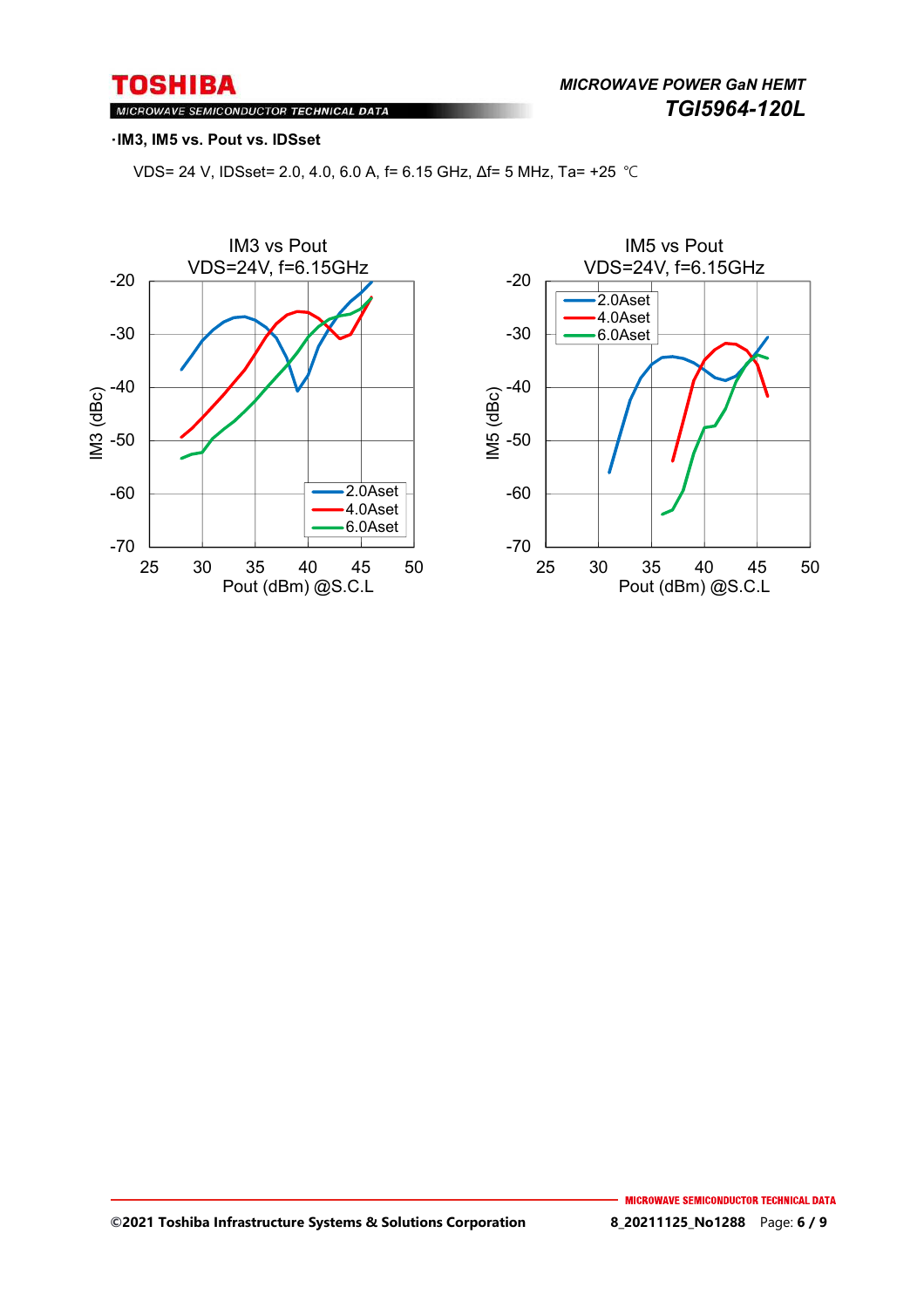MICROWAVE SEMICONDUCTOR TECHNICAL DATA

#### ・**Pout , Gain , PAE , IDS vs. Pin vs. Temperature**

VDS= 24 V, IDSset= 4.0 A, f= 6.15 GHz, Ta= -25, +25, +75 ℃







#### **©2021 Toshiba Infrastructure Systems & Solutions Corporation 8\_20211125\_No1288** Page: **7 / 9**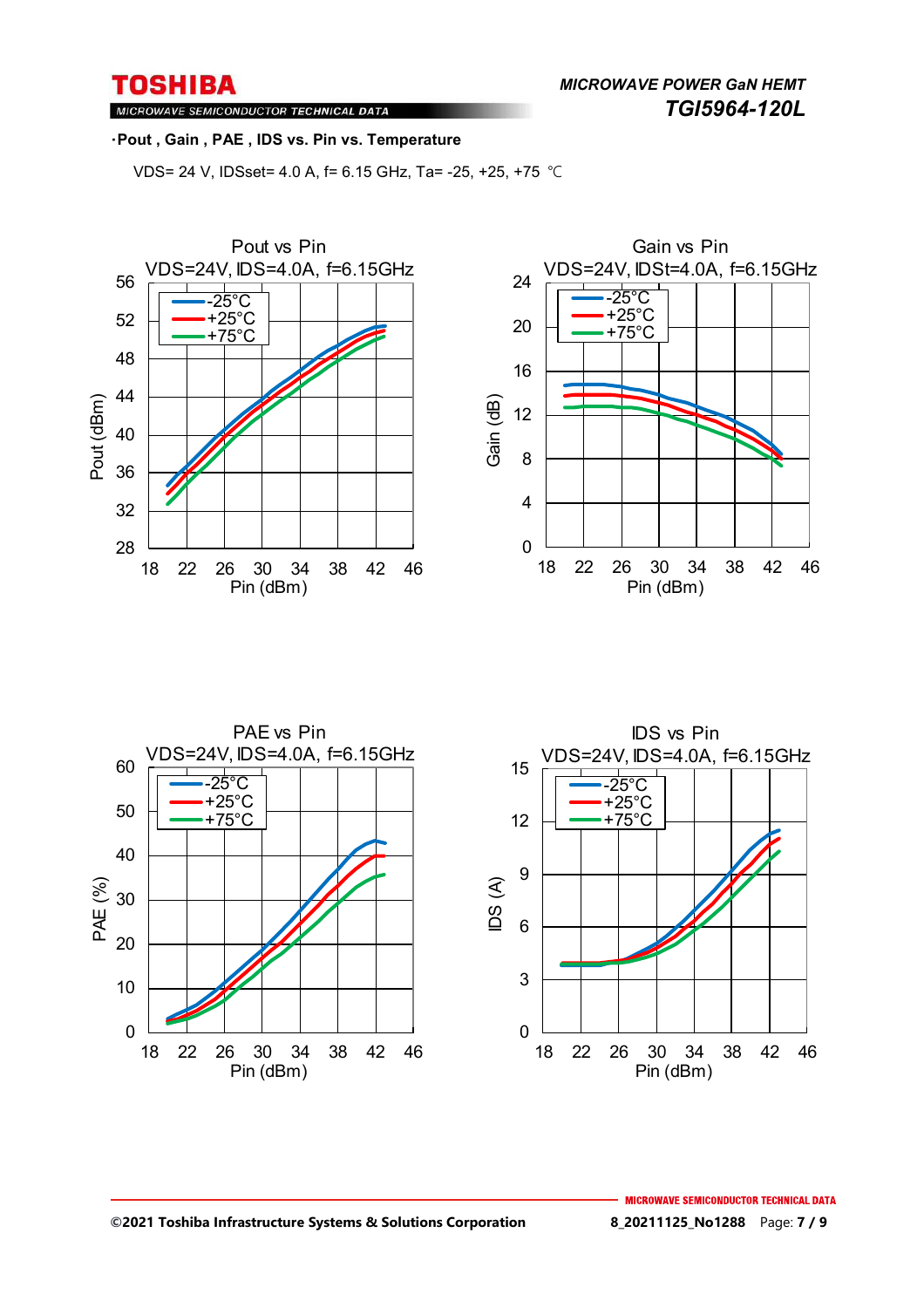*MICROWAVE POWER GaN HEMT TGI5964-120L* 

#### $Ml$ ROWAVE SEMICONDUCTOR TECHNICAL DATA

#### ・**S-Parameters**

VDS= 24 V, IDSset= 4.0 A, f= =4.0 to 8.0 GHz, Ta= +25 ℃







#### **©2021 Toshiba Infrastructure Systems & Solutions Corporation 8\_20211125\_No1288** Page: **8 / 9**